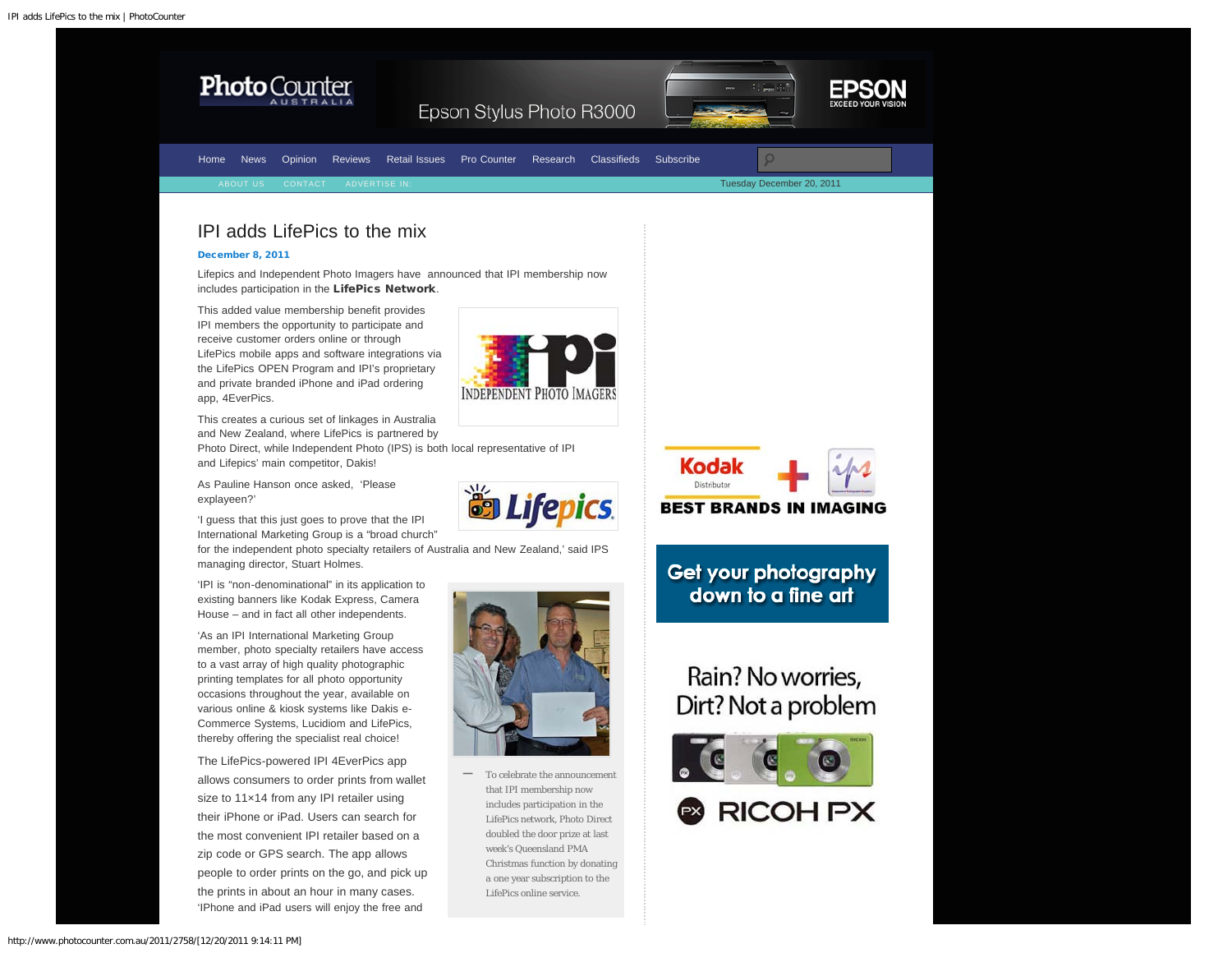easy-to-use ordering apps, and consumers in general will appreciate the added retail locations that our partnership with IPI offers." said Vahe Christianian, VP of Sales and Business Development at LifePics.



## Leave a Reply

Your email address will not be published. Required fields are marked \*

## Recent Related Posts

## [INDUSTRY STALWARTS BOW OUT](http://www.photocounter.com.au/2011/industry-stalwarts-bow-out-in-2011/)

As well as being the most challenging year in living memory, as Canon's Jason McLean notes elswhere in Photo Counter this week, 2012 has been marked by the number of admired and respected industry identities who have taken their leave. Highly regarded … [Continue](http://www.photocounter.com.au/2011/industry-stalwarts-bow-out-in-2011/)

## [THAI FLOODS: 'ACCESSORISE'](http://www.photocounter.com.au/2011/thai-floods-accessorise-your-store/) [YOUR STORE!](http://www.photocounter.com.au/2011/thai-floods-accessorise-your-store/)

John Swainston (managing director, Maxwell International) argues that retailers need to re-focus on what's available to sell in anticipation of supply shortfalls in some camera models through to Christmas: Having two top-brand

Post Comment

December 15, 2011

October 27, 2011